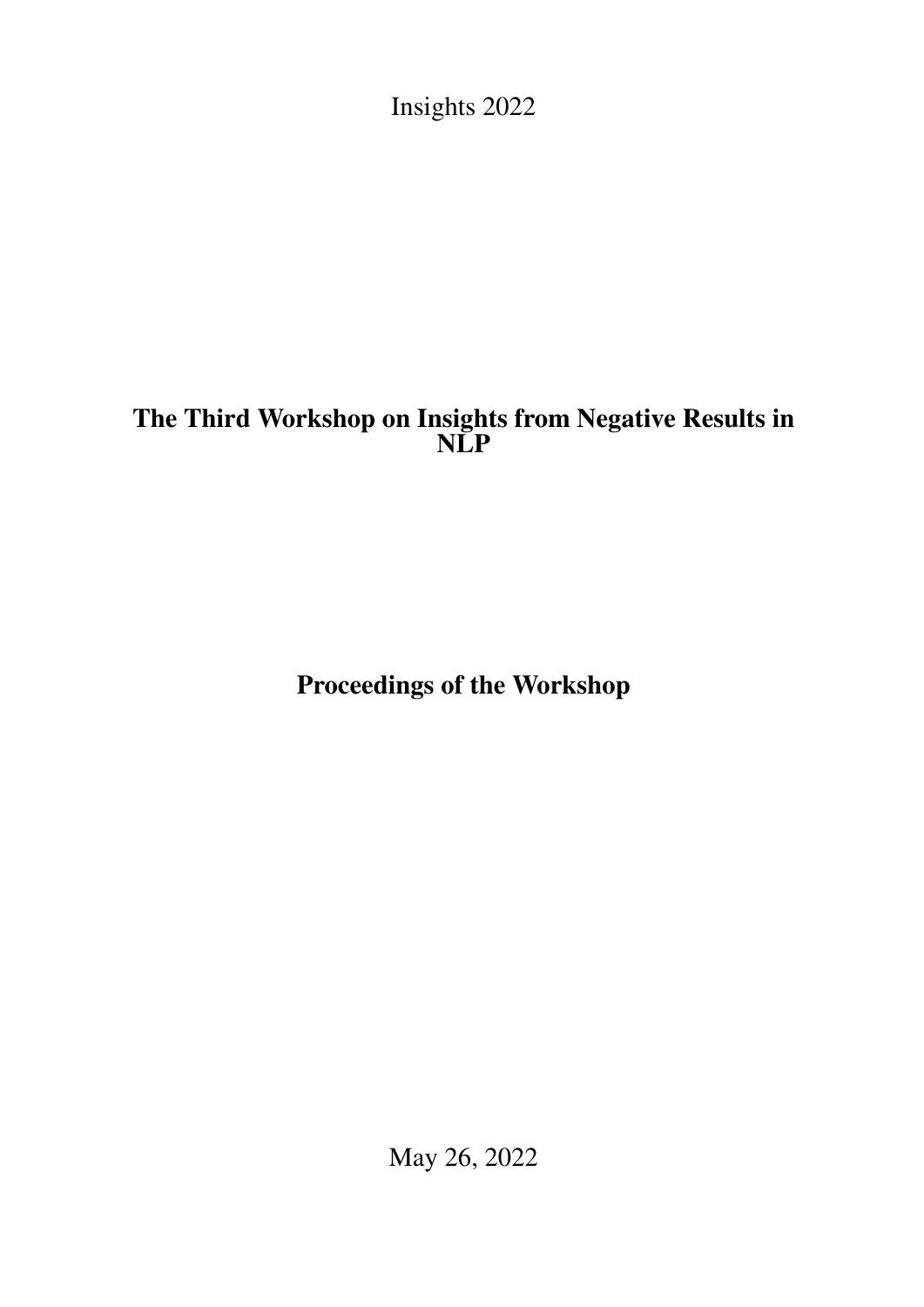The Insights organizers gratefully acknowledge the support from the following sponsors.

Silver

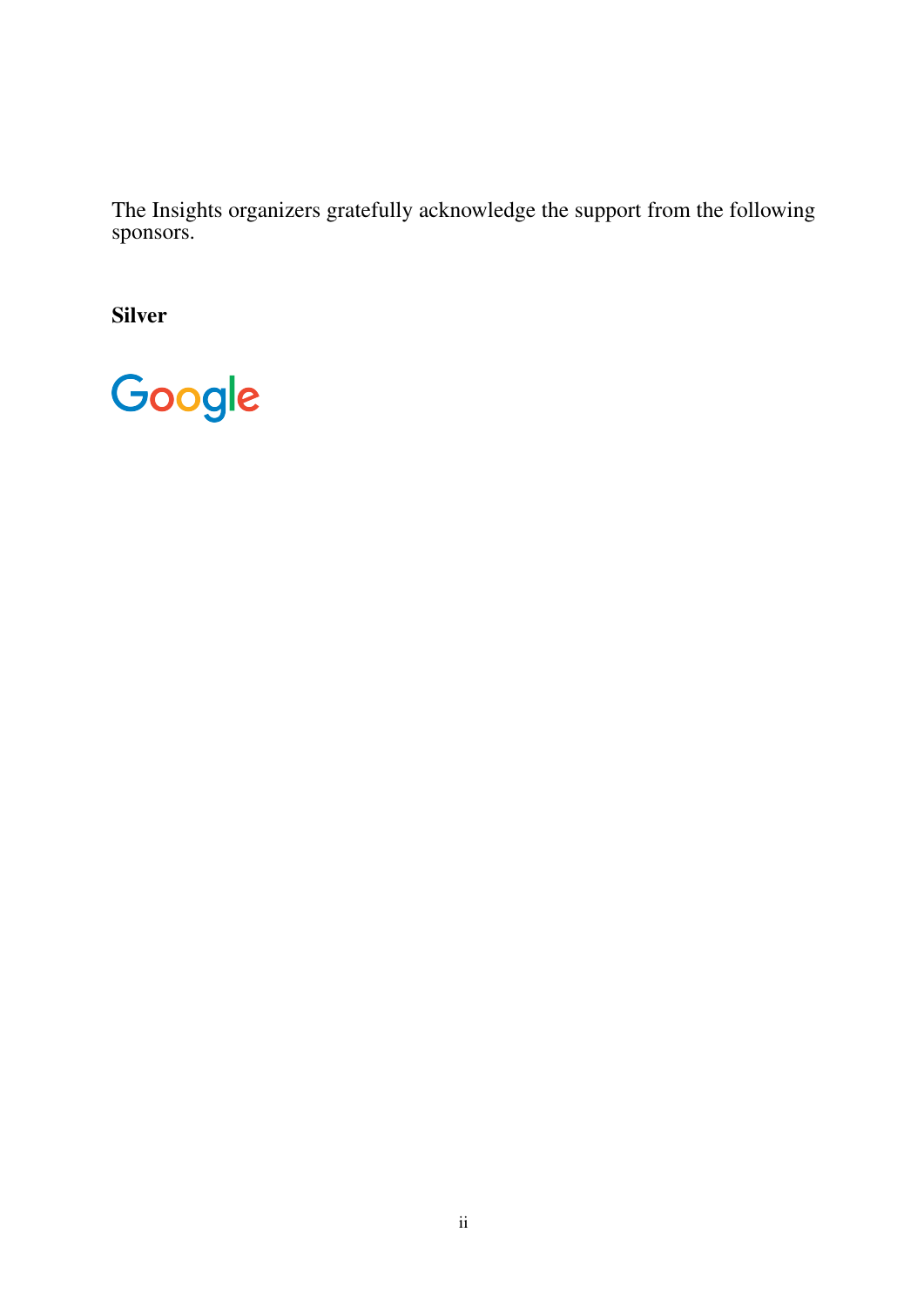©2022 Association for Computational Linguistics

Order copies of this and other ACL proceedings from:

Association for Computational Linguistics (ACL) 209 N. Eighth Street Stroudsburg, PA 18360 USA Tel: +1-570-476-8006 Fax: +1-570-476-0860 acl@aclweb.org

ISBN 978-1-955917-40-7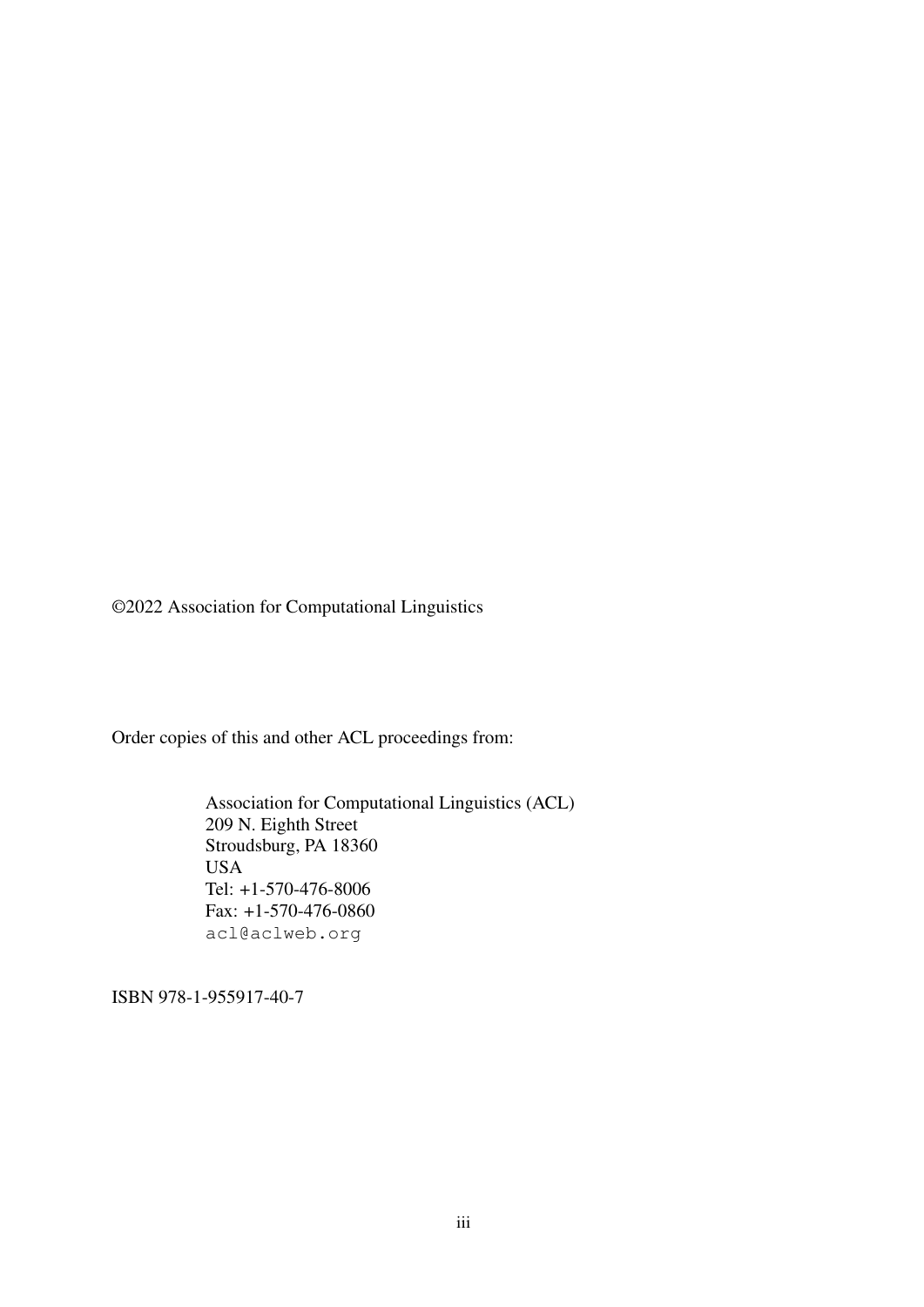## Introduction

Publication of negative results is difficult in most fields, and the current focus on benchmark-driven performance improvement exacerbates this situation and implicitly discourages hypothesis-driven research. As a result, the development of NLP models often devolves into a product of tinkering and tweaking, rather than science. Furthermore, it increases the time, effort, and carbon emissions spent on developing and tuning models, as the researchers have little opportunity to learn from what has already been tried and failed.

Historically, this tendency is hard to combat. ACL 2010 invited negative results as a special type of research paper submissions<sup>[1](#page-3-0)</sup>, but received too few submissions and did not continue with it. *The Journal for Interesting Negative Results in NLP and ML*[2](#page-3-1) has only produced one issue in 2008.

However, the tide may be turning. Despite the pandemic, the third iteration of the *Workshop on Insights from Negative Results* attracted 43 submissions and 1 from ACL Rolling Reviews.

The workshop maintained roughly the same focus, welcoming many kinds of negative results with the hope that they could yield useful insights and provide a much-needed reality check on the successes of deep learning models in NLP. In particular, we solicited the following types of contributions:

- broadly applicable recommendations for training/fine-tuning, especially if X that didn't work is something that many practitioners would think reasonable to try, and if the demonstration of X's failure is accompanied by some explanation/hypothesis;
- ablation studies of components in previously proposed models, showing that their contributions are different from what was initially reported;
- datasets or probing tasks showing that previous approaches do not generalize to other domains or language phenomena;
- trivial baselines that work suspiciously well for a given task/dataset;
- cross-lingual studies showing that a technique X is only successful for a certain language or language family;
- experiments on (in)stability of the previously published results due to hardware, random initializations, preprocessing pipeline components, etc;
- theoretical arguments and/or proofs for why X should not be expected to work.

In terms of topics/themes, 16 papers from our accepted proceedings discussed "lessons learned in pretraining/training neural architectures/large language models"; 10 discussed "great ideas that didn't work"; 10 papers performed probing tasks and datasets to draw deeper insights or understand reasons for success/failure; 9 dealt with issues of robustness, generalizability, compositionality, and few-shot performance; 2 were on the topic of "analyzing biases, errors, spurious correlations in data/model"; 1 paper focused on issues in replication of research results and 1 paper on the impact of data augmentation. Some submissions fit in more than one category.

We accepted 24 short papers (55.8% acceptance rate) and one paper from ACL Rolling Reviews.

We hope the workshop will continue to contribute to the many reality-check discussions on progress in NLP. If we do not talk about things that do not work, it is harder to see what the biggest problems are and where the community effort is the most needed.

<span id="page-3-0"></span><sup>1</sup><https://mirror.aclweb.org/acl2010/papers.html>

<span id="page-3-1"></span><sup>2</sup><http://jinr.site.uottawa.ca/>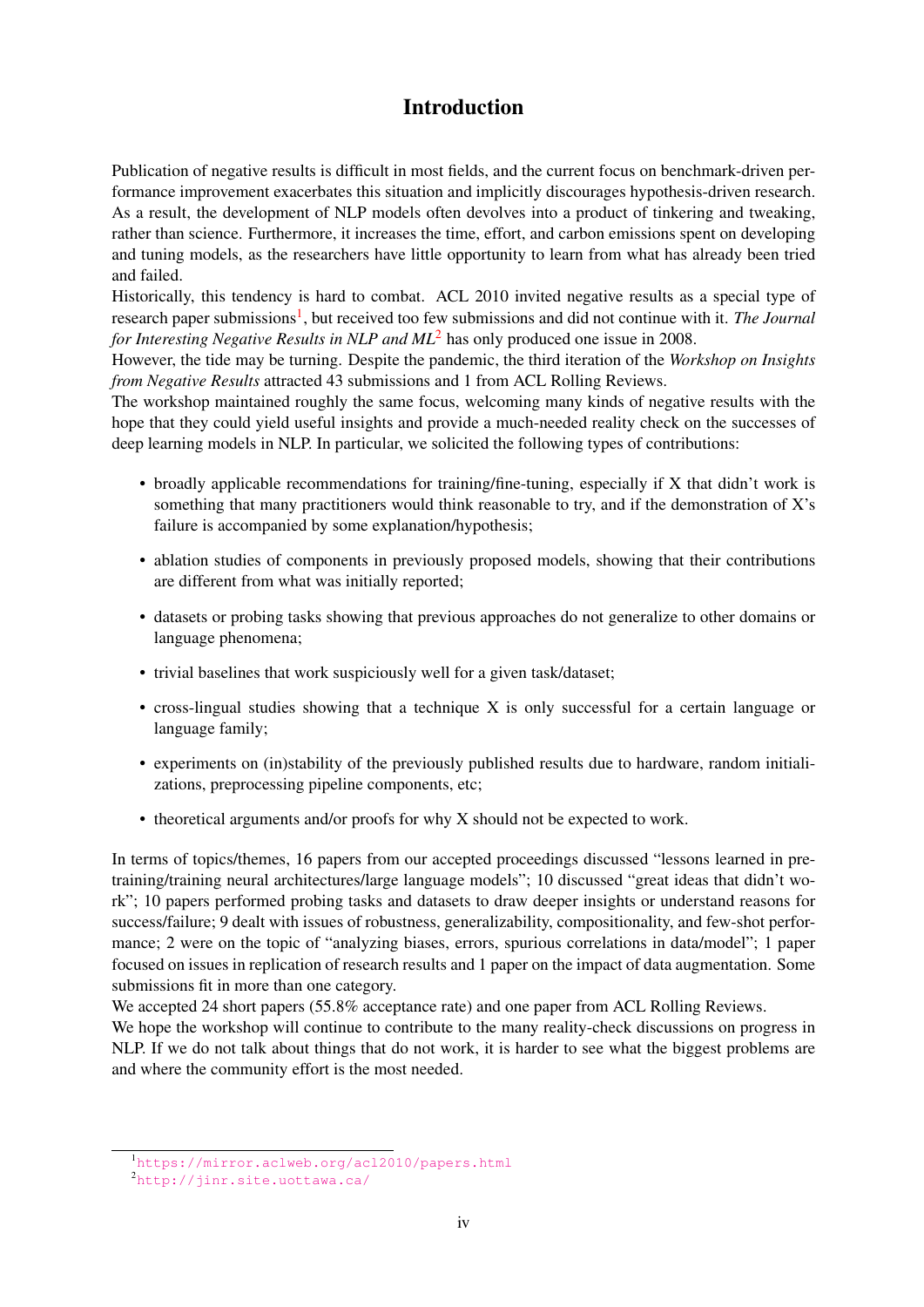## Organizing Committee

### **Organizers**

Shabnam Tafreshi, University of Maryland: ARLIS, USA João Sedoc, New York University, USA Anna Rogers, University of Copenhagen, Denmark Aleksandr Drozd, RIKEN, Japan Arjun Reddy Akula, Google AI, USA Anna Rumshisky, University of Massachusetts Lowell / Amazon Alexa, USA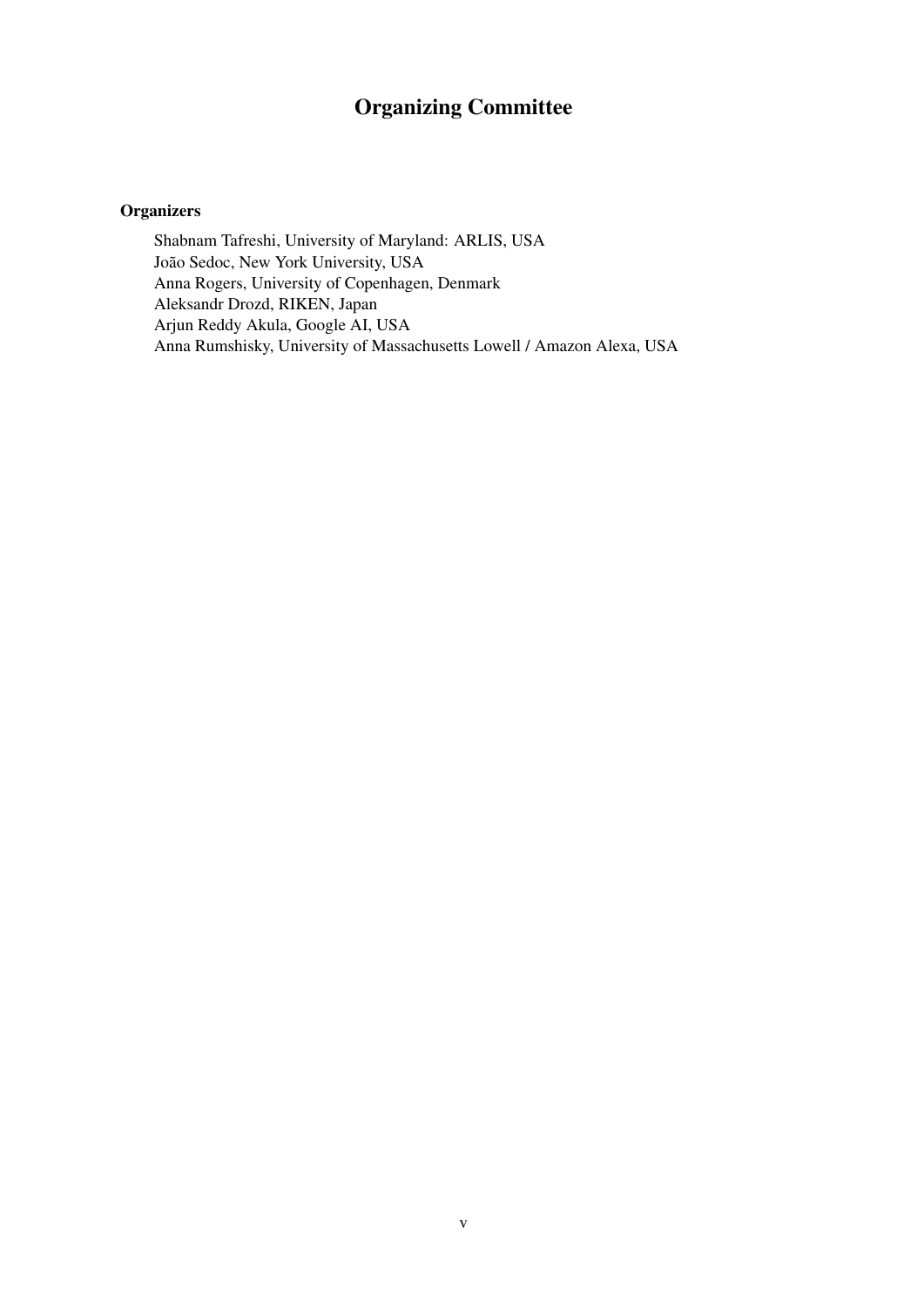## Program Committee

### Program Committee

Ali Seyfi, George Washington University Alicia Sagae, Amazon Anil Kumar Nelakanti, Amazon Arijit Adhikari, Amazon Ashutosh Modi, IIT Kanpur Chanjun Park, Korea University Chen-Yu Lee, Google Constantine Lignos, Brandeis University Daniel Cer, Google Deepika Jindal, Amazon Djamé Seddah, University Paris-Sorbonne Edison Marrese-Taylor, National Institute of Advanced Industrial Science and Technology (AIST) Efsun Kayi, SiteRx Ekaterina Vylomova, University of Melbourne Ellie Pavlick, Brown University Emiel Krahmer, Tilburg University Emil Vatai, RIKEN Huda Khayrallah, Microsoft Machel Reid, The University of Tokyo Indraneil Paul, Amazon Jessica Ouyang, University of Texas at Dallas Joel Mackenzie, University of Queensland John P. Lalor, University of Notre Dame Jordan Rodu, University of Virginia, Charlottesville Kyle Lo, Allen Institute for Artificial Intelligence Lingjia Deng, Bloomberg Mahesh Goud Tandarpally, Amazon Marco Basaldella, Amazon Maximilian Spliethöver, Universität Paderborn Michael Gamon, Microsoft Research Montse Cuadros Oller, Vicomtech Nada Almarwani, Taibah University Neha Nayak Kennard, University of Massachusetts, Amherst Olha Kaminska, Universiteit Gent Pedro Rodriguez, Facebook Phu Mon Htut, New York University Prasanna Parasurama, New York University Qingqing Cao, University of Washington, Seattle Raphael Shu, RIKEN Salvatore Giorgi, University of Pennsylvania Sawsan Alqahtani, Princess Nourah Bint Abdulrahman University Shubham Chatterjee, University of New Hampshire, Durham Sotiris Lamprinidis, Corti Sven Buechel, Friedrich-Schiller-Universität Jena Tristan Naumann, Microsoft Research Udita Patel, Amazon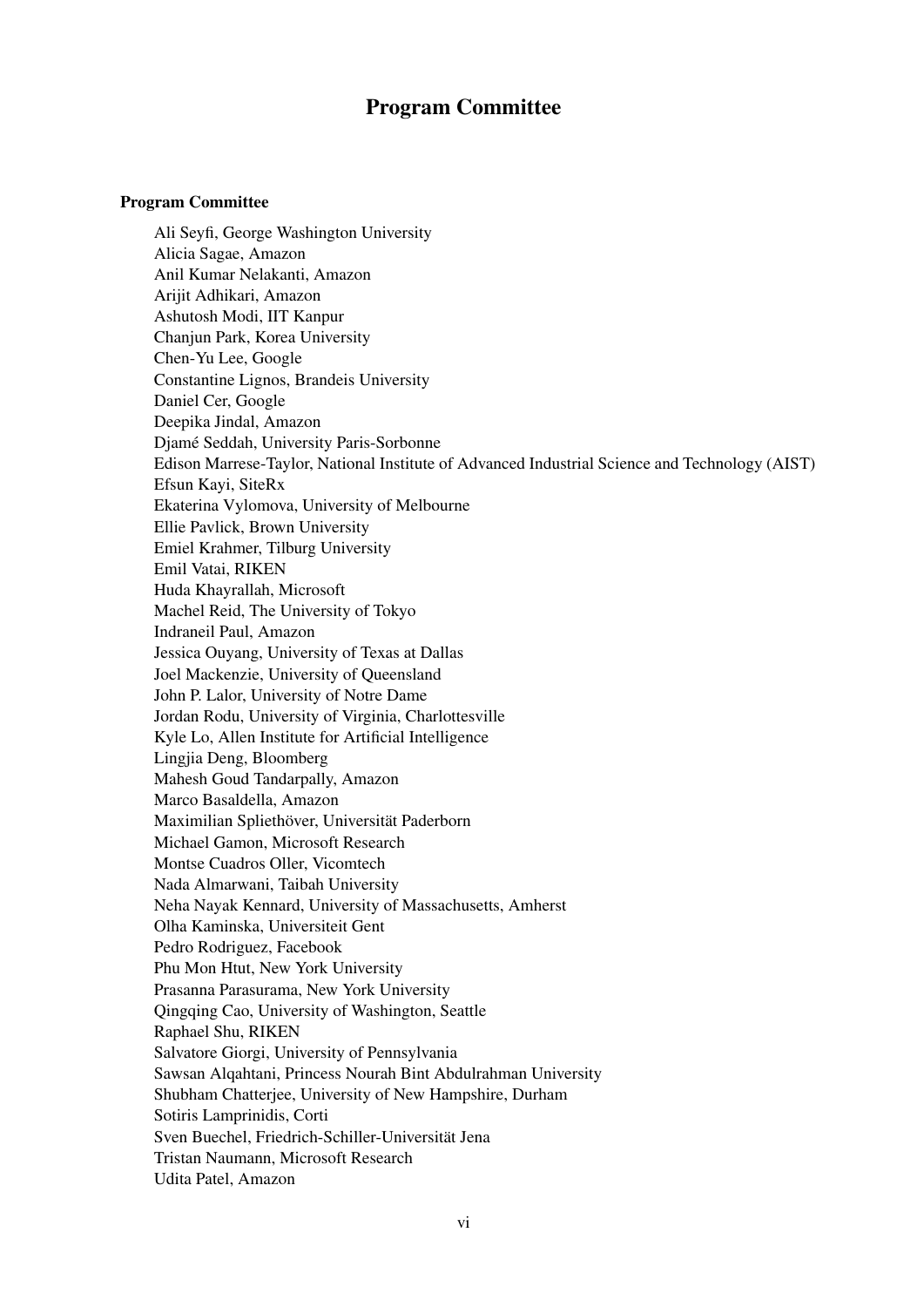Valentin Barriere, Joint Research Center Wasi Uddin Ahmad, Amazon Wazir Ali, ILMA University Karachi Xutan Peng, University of Sheffield Yash Parag Butala, Indian Institute of Technology Kharagpur Yev V Perevodchikov, Amazon

### Invited Speakers

Barbara Plank, IT University of Copenhagen Tal Linzen, New York University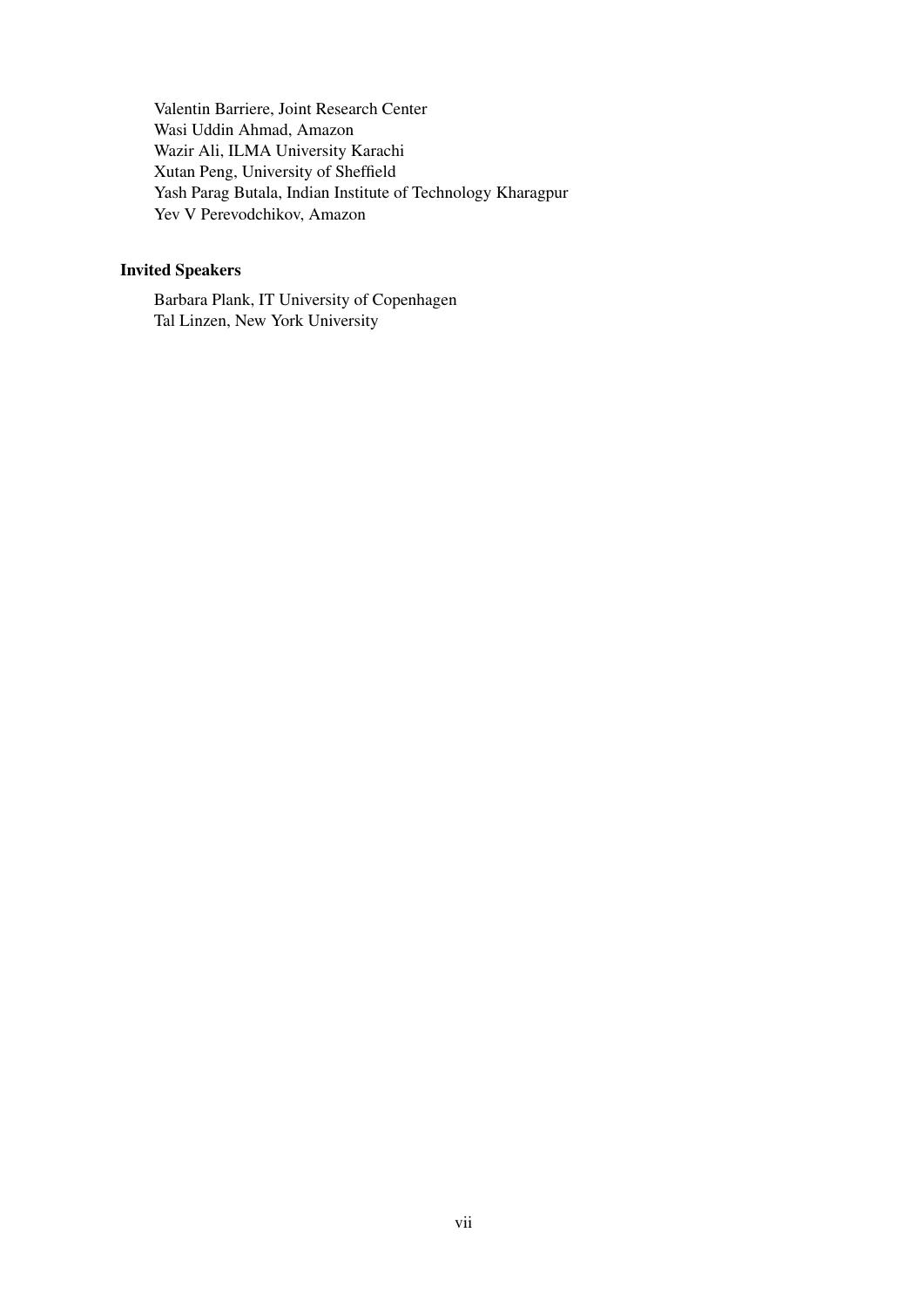## Keynote Talk: Power, Uncertainty and the Null

Tal Linzen

IT University of Copenhagen, Denmark

Bio: Tal Linzen is an Assistant Professor of Linguistics and Data Science at New York University and a Research Scientist at Google. Before moving to NYU in 2020, he was a faculty member at Johns Hopkins University, a postdoctoral researcher at the École Normale Supérieure in Paris, and a PhD student at NYU. At NYU, Tal directs the Computational Psycholinguistics Lab, which develops computational models of human language comprehension and acquisition, as well as methods for interpreting and evaluating neural network models for language technologies.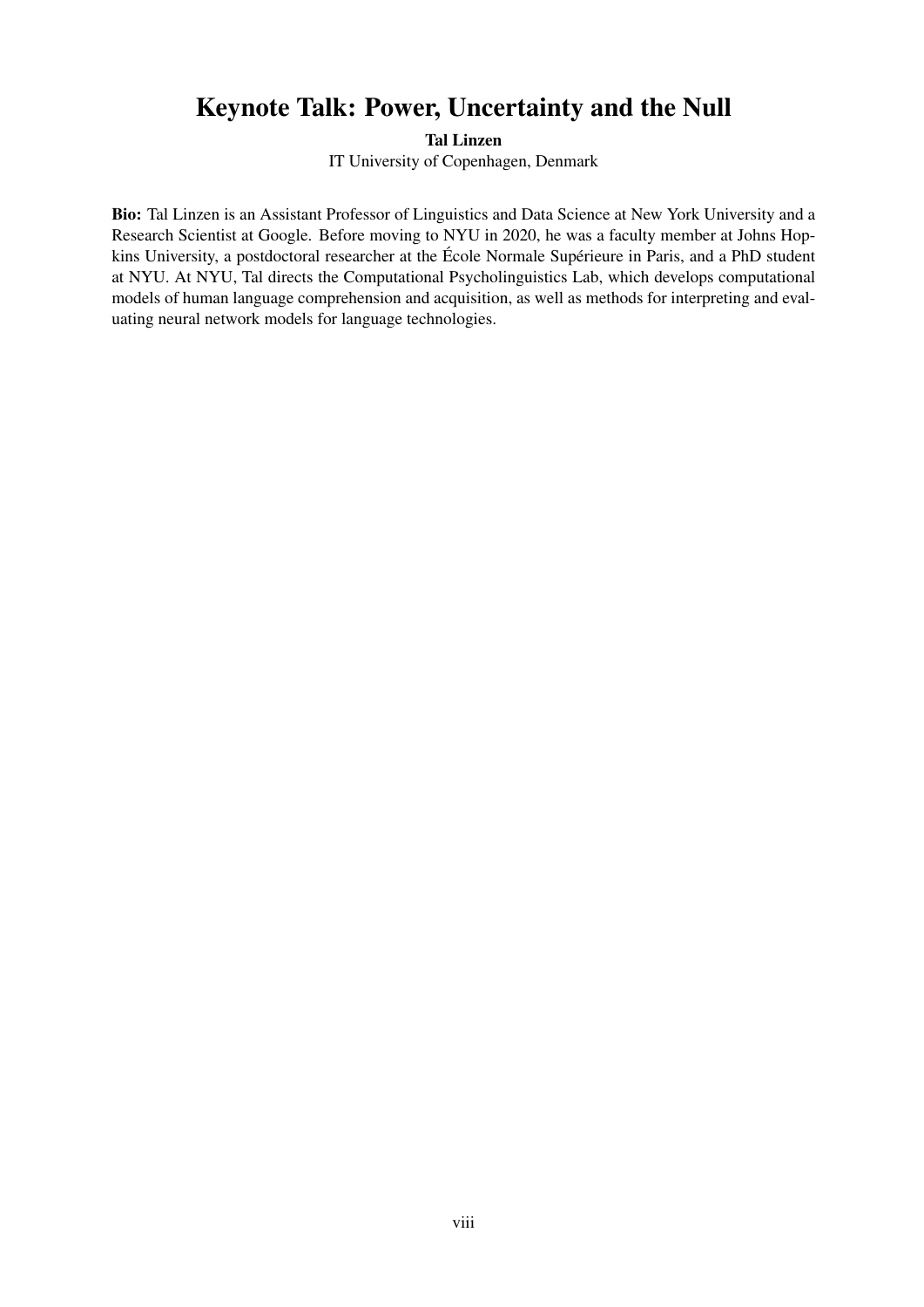# Keynote Talk: Off the Beaten Track: To Turn "Failures" into Signal and Insights

### Barbara Plank

IT University of Copenhagen, Denmark

Bio: Barbara Plank is Chair (Professor) of AI and Computational Linguistics at LMU Munich, with a part-time affiliation at the IT University of Copenhagen. Her research focuses on various aspects of NLP and include learning under sample selection bias (domain adaptation, transfer learning), annotation bias (human disagreements and human uncertainty), learning from beyond the text, and in general learning under limited supervision. Barbara is the recipient of a 2019 Sapere Aude Research Leader grant and an Amazon Research Award. Barbara is on the advisory board of the European Association for Computational Linguistics, publicity director of the Association for Computational Linguistics and since 2022 president of the Northern European Association for Language Technology.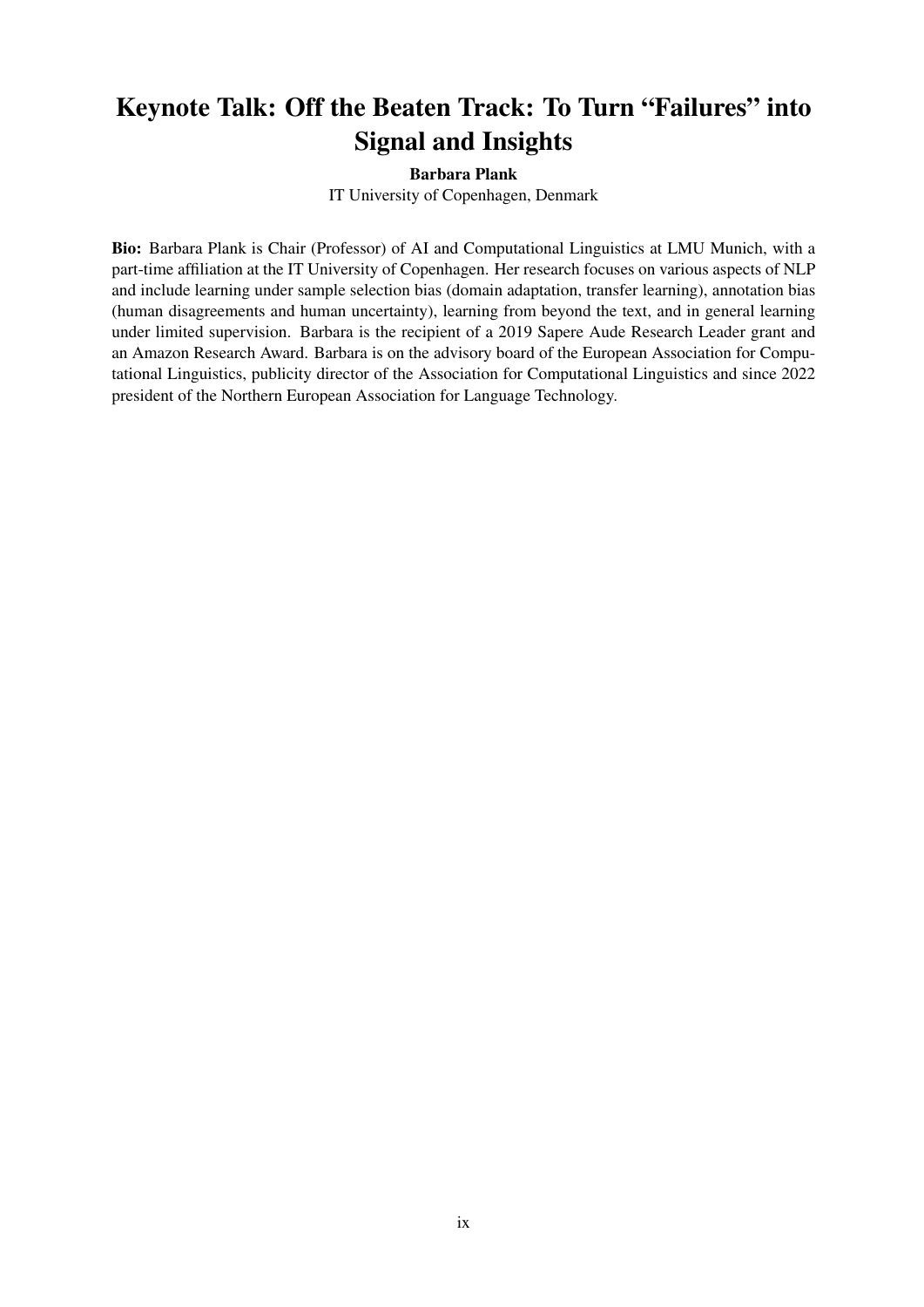# Table of Contents

| <b>On Isotropy Calibration of Transformer Models</b><br>Yue Ding, Karolis Martinkus, Damian Pascual, Simon Clematide and Roger Wattenhofer1                                                                              |  |
|--------------------------------------------------------------------------------------------------------------------------------------------------------------------------------------------------------------------------|--|
| Do Dependency Relations Help in the Task of Stance Detection?                                                                                                                                                            |  |
| Evaluating the Practical Utility of Confidence-score based Techniques for Unsupervised Open-world<br>Classification                                                                                                      |  |
| Extending the Scope of Out-of-Domain: Examining QA models in multiple subdomains                                                                                                                                         |  |
| What Do You Get When You Cross Beam Search with Nucleus Sampling?                                                                                                                                                        |  |
| How Much Do Modifications to Transformer Language Models Affect Their Ability to Learn Linguistic<br>Knowledge?                                                                                                          |  |
| Cross-lingual Inflection as a Data Augmentation Method for Parsing                                                                                                                                                       |  |
| Is BERT Robust to Label Noise? A Study on Learning with Noisy Labels in Text Classification<br>Dawei Zhu, Michael A. Hedderich, Fangzhou Zhai, David Ifeoluwa Adelani and Dietrich Klakow<br>62                          |  |
| Ancestor-to-Creole Transfer is Not a Walk in the Park                                                                                                                                                                    |  |
| What GPT Knows About Who is Who                                                                                                                                                                                          |  |
| Evaluating Biomedical Word Embeddings for Vocabulary Alignment at Scale in the UMLS Metathesau-<br>rus Using Siamese Networks<br>Goonmeet Bajaj, Vinh Nguyen, Thilini Wijesiriwardene, Hong Yung Yip, Vishesh Javangula, |  |
| On the Impact of Data Augmentation on Downstream Performance in Natural Language Processing                                                                                                                              |  |
| Can Question Rewriting Help Conversational Question Answering?                                                                                                                                                           |  |
| Clustering Examples in Multi-Dataset Benchmarks with Item Response Theory                                                                                                                                                |  |
| On the Limits of Evaluating Embodied Agent Model Generalization Using Validation Sets<br>Hyounghun Kim, Aishwarya Padmakumar, Di Jin, Mohit Bansal and Dilek Hakkani-Tur 113                                             |  |
| Do Data-based Curricula Work?<br>Maxim K. Surkov, Vladislav D. Mosin and Ivan P. Yamshchikov119                                                                                                                          |  |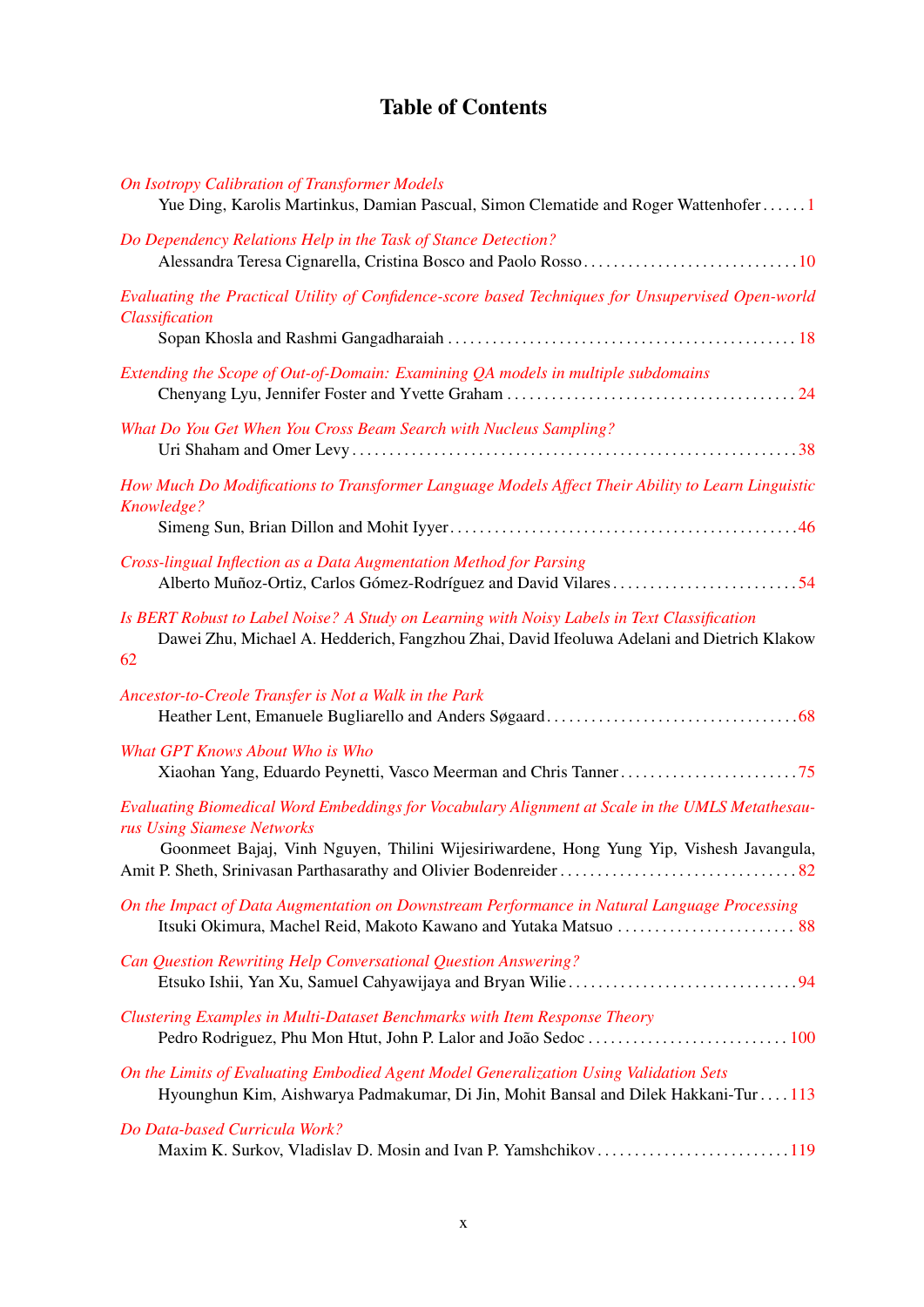| The Document Vectors Using Cosine Similarity Revisited                                                                                                                      |
|-----------------------------------------------------------------------------------------------------------------------------------------------------------------------------|
| Challenges in including extra-linguistic context in pre-trained language models                                                                                             |
| <b>Label Errors in BANKING77</b>                                                                                                                                            |
| Pathologies of Pre-trained Language Models in Few-shot Fine-tuning<br>Hanjie Chen, Guoging Zheng, Ahmed Hassan Awadallah and Yangfeng Ji  144                               |
| An Empirical study to understand the Compositional Prowess of Neural Dialog Models<br>Vinayshekhar Bannihatti Kumar, Vaibhav Kumar, Mukul Bhutani and Alexander Rudnicky154 |
| Combining Extraction and Generation for Constructing Belief-Consequence Causal Links<br>Maria Alexeeva, Allegra A. Beal A. Beal and Mihai Surdeanu  159                     |
| Replicability under Near-Perfect Conditions - A Case-Study from Automatic Summarization                                                                                     |
| BPE beyond Word Boundary: How NOT to use Multi Word Expressions in Neural Machine Translation                                                                               |
| Pre-trained language models evaluating themselves - A comparative study                                                                                                     |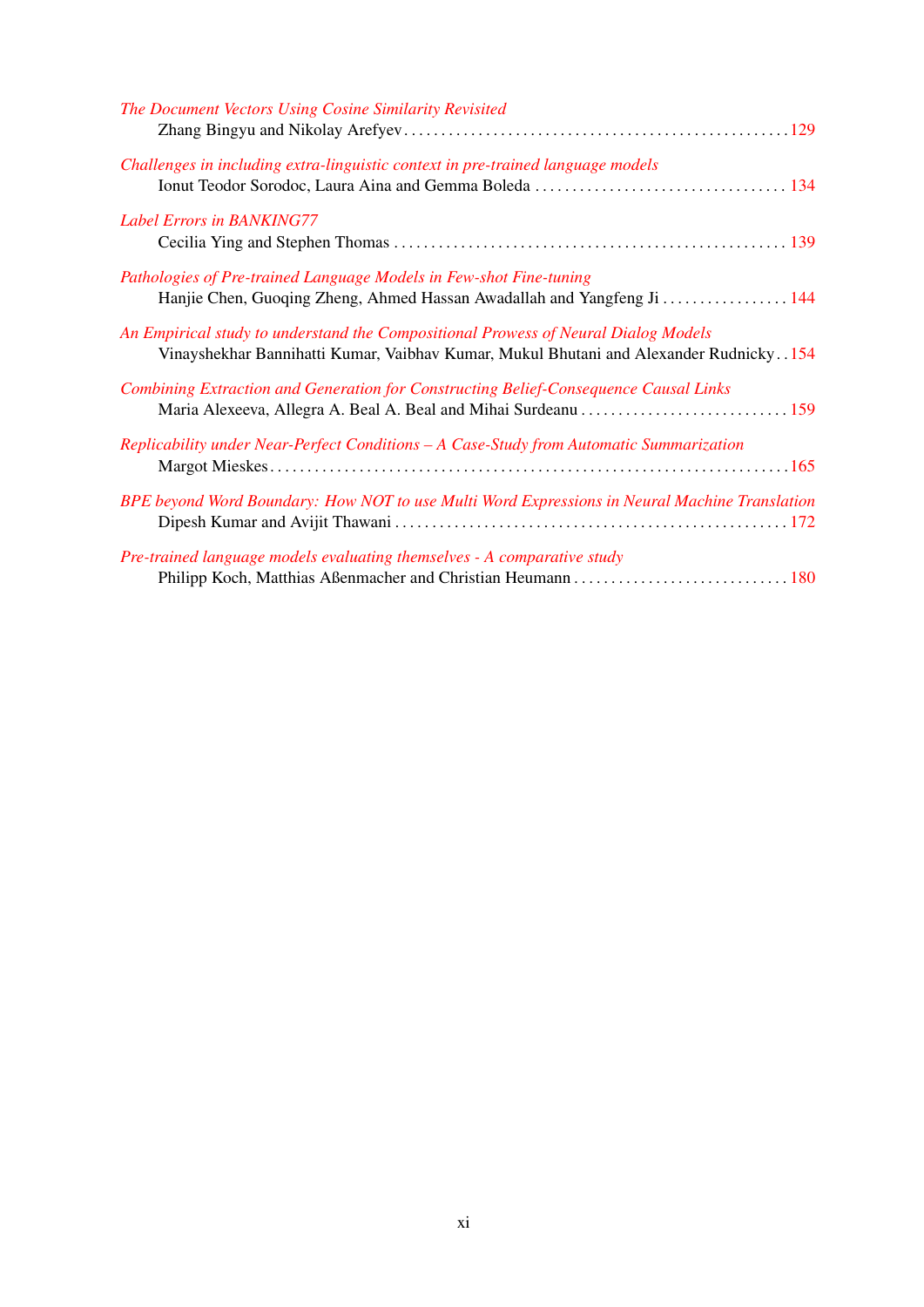### Program

### Thursday, May 26, 2022

- 08:45 09:00 *Opening Remarks*
- 09:00 10:00 *Invited Talk: Barbara Plank*
- 10:30 11:00 *Coffee Break*
- 11:00 11:30 *Thematic Session 1: Linguistically Informed Analysis*

*[Do Dependency Relations Help in the Task of Stance Detection?](#page-0-0)* Alessandra Teresa Cignarella, Cristina Bosco and Paolo Rosso

*[BPE beyond Word Boundary: How NOT to use Multi Word Expressions in Neural](#page-0-0) [Machine Translation](#page-0-0)* Dipesh Kumar and Avijit Thawani

*[Challenges in including extra-linguistic context in pre-trained language models](#page-0-0)* Ionut Teodor Sorodoc, Laura Aina and Gemma Boleda

11:30 - 12:00 *Thematic Session 2: Transformers*

*[How Much Do Modifications to Transformer Language Models Affect Their](#page-0-0) [Ability to Learn Linguistic Knowledge?](#page-0-0)* Simeng Sun, Brian Dillon and Mohit Iyyer

*[Pathologies of Pre-trained Language Models in Few-shot Fine-tuning](#page-0-0)* Hanjie Chen, Guoqing Zheng, Ahmed Hassan Awadallah and Yangfeng Ji

*[On Isotropy Calibration of Transformer Models](#page-0-0)* Yue Ding, Karolis Martinkus, Damian Pascual, Simon Clematide and Roger Wattenhofer

12:00 - 12:30 *Thematic Session 3: Towards Better Data*

*[Do Data-based Curricula Work?](#page-0-0)* Maxim K. Surkov, Vladislav D. Mosin and Ivan P. Yamshchikov

*[Clustering Examples in Multi-Dataset Benchmarks with Item Response Theory](#page-0-0)* Pedro Rodriguez, Phu Mon Htut, John P. Lalor and João Sedoc